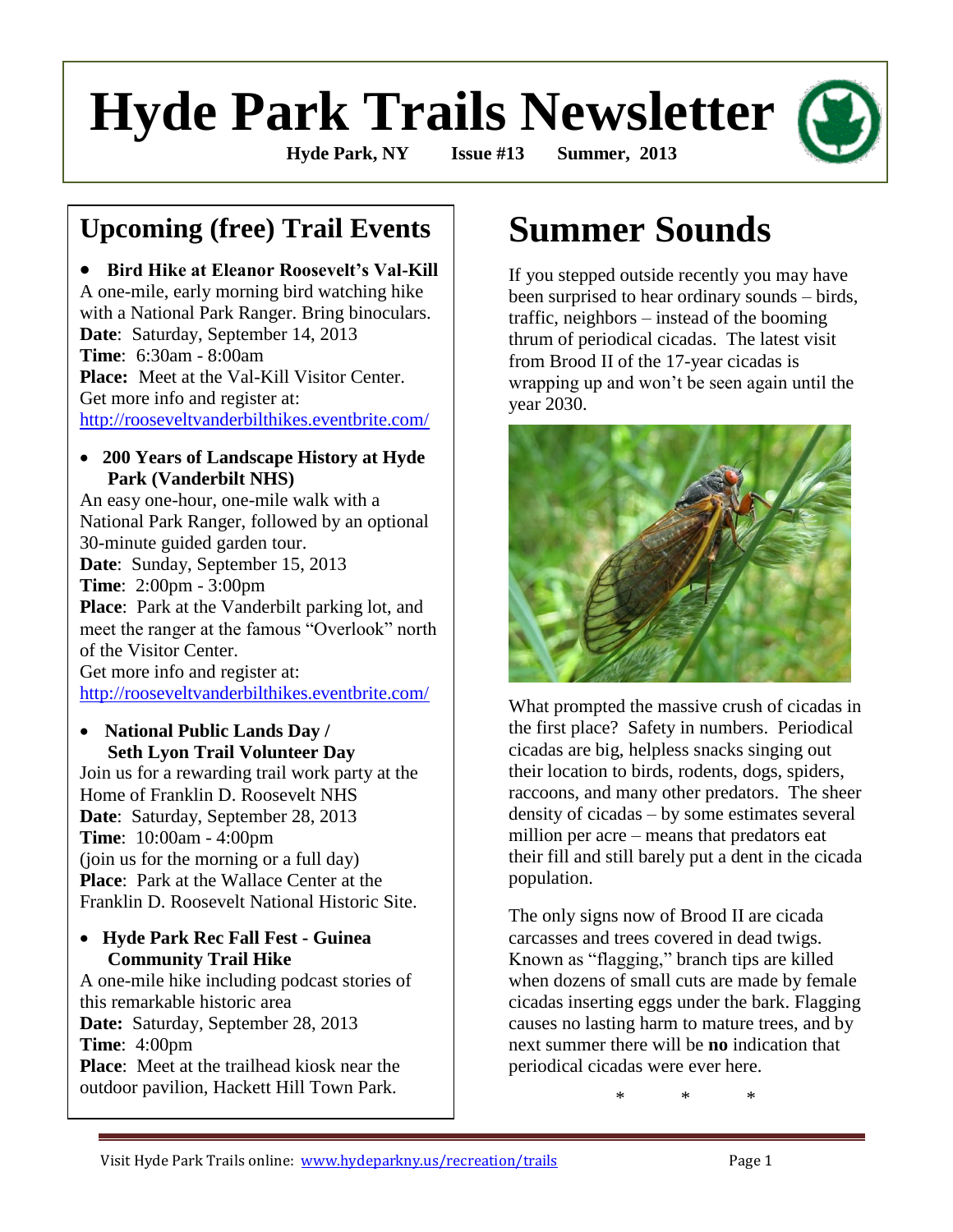# **Did You Know? There are over 300 miles of trails in Dutchess County**

A brand new webpage on Dutchess County's website [dutchessny.gov](http://www.dutchessny.gov/) helps connect County residents and visitors with information about the nearly 70 trail systems in Dutchess County. The new **Healthy Communities Trail Map Series** was launched jointly by the Dutchess County Department of Health and the Department of Planning & Development earlier this spring, to help you explore your community and enjoy the benefits of walking.



### **WHY Walk?**

Walking is one of the easiest ways for you to be physically active. Walking is inexpensive, and you can walk almost anywhere and at any time. And all you need is a good pair of sneakers.

## *Walking may:*

- Help you feel good and reduce symptoms of stress and anxiety
- Give you more energy and stamina, and improve your mood
- Build and maintain healthy bones and joints to aid in daily tasks, and tone muscles
- Increase the number of calories your body uses and control your weight
- Reduce the risk of developing certain cancers
- Lower your risk of developing health problems such as high blood pressure, high cholesterol, and type 2 diabetes
- Help you to sleep better
- Give you a chance to actively socialize with friends and family.

As you enjoy your walk, don't forget a few important tips:

- Bring a water bottle to keep hydrated.
- Use sunscreen to protect yourself
- Wear the appropriated clothes, and
- Check yourself for ticks.

Enjoy safe walking this summer. To find a trail in your community, check out Dutchess County's new

**Healthy Communities Trail Map Series:** [www.dutchessny.gov/CountyGov/Departments](http://www.dutchessny.gov/CountyGov/Departments/DPW-Parks/21338.htm) [/DPW-Parks/21338.htm](http://www.dutchessny.gov/CountyGov/Departments/DPW-Parks/21338.htm)

# \* \* \*

# **Meet Hank Osborn, New Program Coordinator for NY/NJ Trail Conference**

Hank Osborn, an avid outdoor athlete, educator and advocate, has joined the New York-New Jersey Trail Conference as program coordinator for the East Hudson region. The position focuses on developing and promoting public access to and enjoyment of nature in Westchester, Putnam, and Dutchess Counties, and New York City.

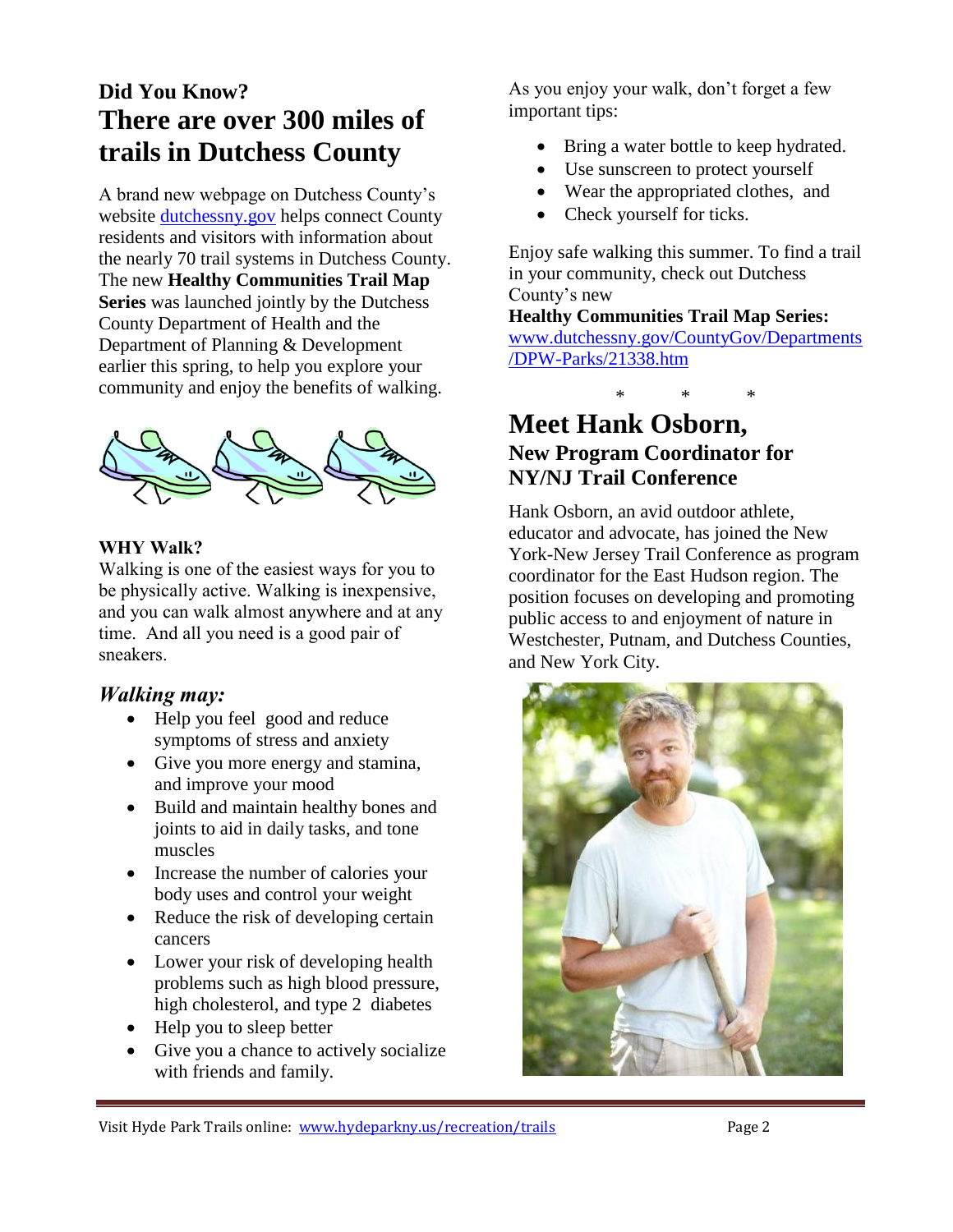#### *Hank Osborn, cont'd.*

NY/NJ Trail Conference programs include recruiting, training, and supporting volunteers for outdoor community trails projects in state and local parks and preserves; providing information such as maps, books, and webbased hike descriptions to help people enjoy outdoor recreation; and protecting open space.

Hank comes to his new position with a long history and deep passion for the outdoors. Presently, he chairs the Garrison School Forest Committee (since 2006); is a board member of the NY State Greenway Committee, Philipstown (since 2006); and leads hikes for the Hudson Highlands Land Trust (since 2006).

Hank has taught science at the Tabor Academy in Massachusetts, served as assistant professor of physical education and rowing coach at Columbia University, snowboard instructor at West Point Military Academy, and general manager of environmental preservation for Oslands Inc, in Garrison, NY.

Hank graduated from Rutgers University and lives in Beacon, NY. In 2011, he completed the educator course (rock climbing and wilderness) at the National Outdoor Leadership School.

Since 1920, the New York-New Jersey Trail Conference has partnered with park and open space managers to create, protect, and promote a network of 2,000 miles of public trails in the New York-New Jersey metropolitan region. We offer volunteer opportunities for people who love the outdoors.

Learn more about the Trail Conference at: **[www.nynjtc.org](http://www.nynjtc.org/)**

\* \* \*

**Hyde Park Trails is (or are) social!** 



**The Hyde Park Patch-in-a-Day Hike, Take 3: May 18, 2013** By Mike Cunningham

Hikers: *Roger Hibbert, Russ Charest, Liz Lunn, Dorothy Halligan, Bill Smith, Christine Wohlfahrt, Pat Lund, Scott Wooley, Erika Wooley, Kate Zaber, Carol Gray.*  Hike Leader: *Mike Cunningham*

What is better than a trail patch that you have to hike 20 or 50 miles to earn & then pay for? How about a trail patch that you can earn in 6.1 miles & get for free? The official requirement is that you need to hike five different trails, but they can be done minimally in 6.1 miles. They can also be done as longer hikes and for those of you who live closer to Hyde Park than I do, I strongly recommend including the White Trail in Mills-Norrie State Park as one of your five hikes. I have hiked that two or three times and cannot believe how scenic it is.

Anyway, I live in Connecticut, as do my hiking buddies. It is about 50 miles one way for me and about 90 miles one way for the one who lives the farthest. Hyde Park has this great program, designed to promote physical fitness, where if you hike five of the eleven trails in town, you can get a free patch. We have hiked all of the trails in various seasons and each has its merits. But four are loops and one is a one mile out which can be combined with one of the loops and leads to a scenic overlook. This is a no brainer. This was now the third time I have led this hike.



*Photo: Russ Charest*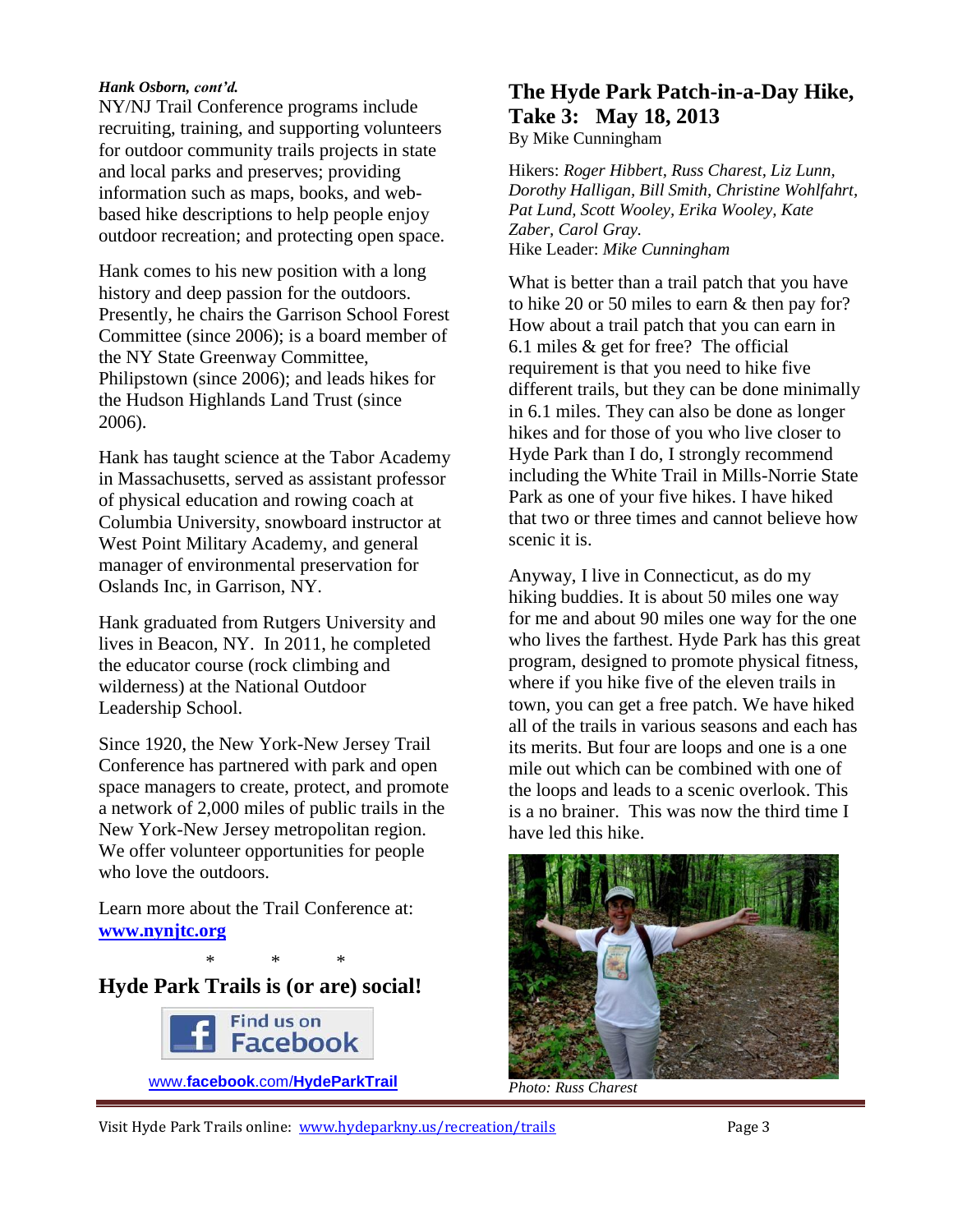#### *Patch in a Day, cont'd*

Eleven brave souls showed up. Two dropped out after three hikes but we did see them completing their fourth. The day was sunny and bright. The hiking was great: we had wildlife sightings; it was amazing how a red fox posed for us; and we went slightly off course to visit Gorilla Rock. If you have never seen this you will really go ape when you do (no apologies for bad puns).

We ended at Val-Kill & by special arrangement (thanks, Karl Beard) we picked up our patches.

*(Editor's note: Congratulations to the hearty crew who earned Hyde Park Trail Walkabout patches in a single day! We hope you'll come back many times. Since the Val-Kill visitor center is a designated station for Walkabout patches, the only special arrangement was really to make sure we had enough for everyone!)*

# **Heard on the Trail:**

What do people think about Hyde Park Trails? Here are some notes collected from Walkabout checklists. We always love hearing from you, and some of your notes really help us make improvements -- so please keep them coming!

\* \* \*

"Some paths hard to find!"

### - Kate B.

*(Editor's note: Thanks for the feedback! We know of problem s in some places, and we suspect others. To anyone who finds trouble spots: please help us focus-in on them by providing as many specifics as you can.)* 

"Funtastic"

- Blake T.

"Awesome"

- Bonnie

"Love the trails!"

- Dan D

"1<sup>st</sup> time visitor to Hyde Park area. Enjoyed the hikes very much."

- Paul

\* \* \*

# **Geocaching a Success on Roosevelt-Vanderbilt Trails**

**Geocaching** is the modern day equivalent of a treasure hunt, using satellite technology to locate hidden containers. It is a new thing in the National Parks, and since NPS regulations are geared toward protecting fragile environments, as well as historical and cultural resources, we have to be very careful about what we do -- and where -- in the parks.

So far, so good. The eleven geocaches at the Roosevelt-Vanderbilt NHS went live at the end of May, and by the first week of August, people had logged over 300 finds. People come from all over, and the feedback is good. What is not to like? In addition to the usual challenges (and trinkets) of geocaching, and being guided to interesting places -- *(Please stay on the trails! Remember that part about protecting our resources!)* -- each cache includes some interesting information that you might not find out during your standard tour or the National Parks. And it's all right there, right along the trail.



*Every geocache contains a logbook to sign.*

Many thanks go to the volunteers who have helped put together and maintain these geocaches, and to the Roosevelt-Vanderbilt National Historic Sites for hosting them. Geocaching adds a fun new dimension to the already-rich experiences of Hyde Park Trails.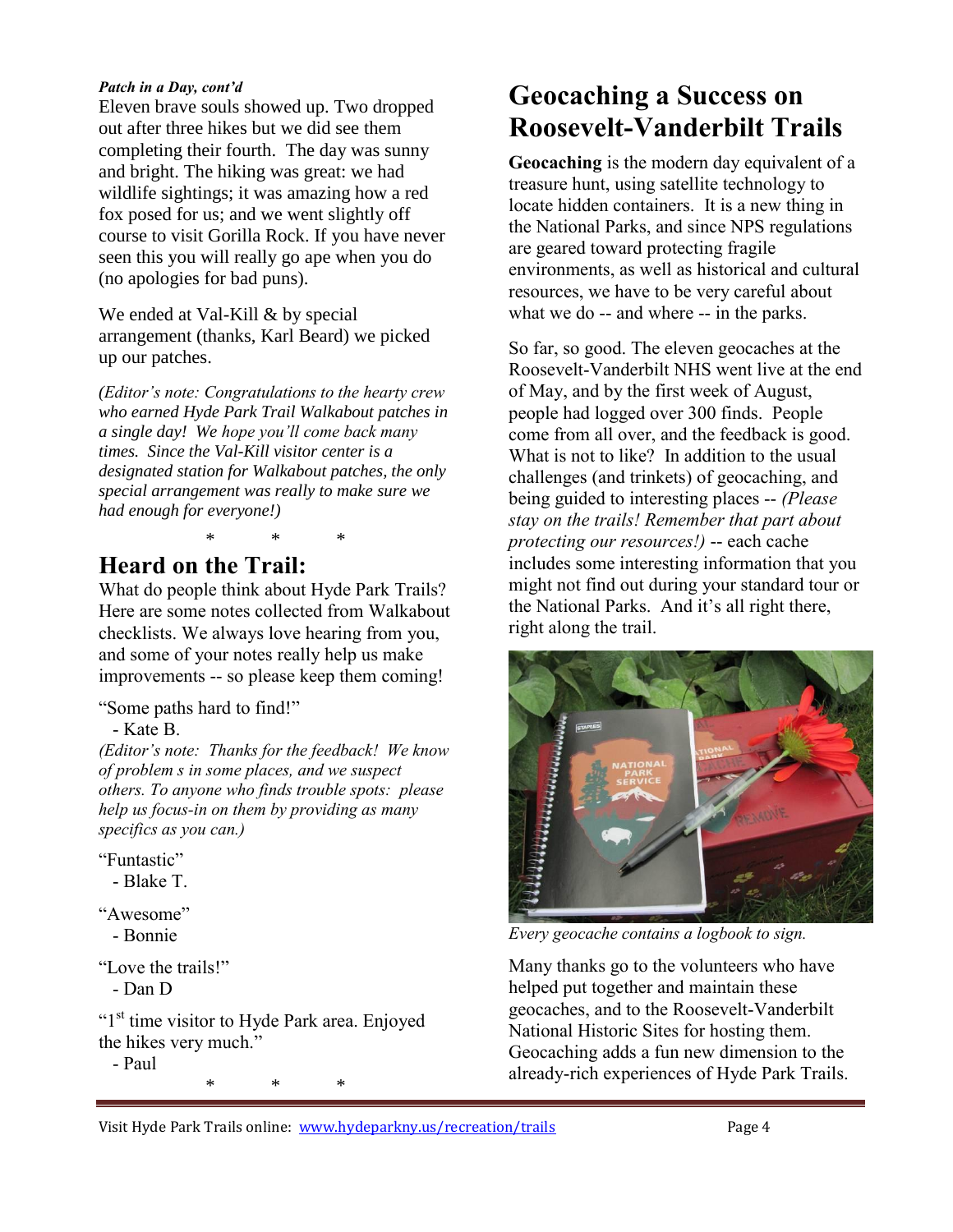What do you need to start geocaching? The only real necessities are a GPS device or a GPS-enabled smartphone -- plus the interest and ability to get outdoors. To learn more about geocaching, visit [www.Geocaching.com](http://www.geocaching.com/)

\* \* \*

# **Winnakee Nature Preserve Trailhead Improved**

In preparation for the upcoming debut of the new self-guided educational arboretum tour at the Winnakee Nature Preserve, Winnakee Land Trust is redesigning the Preserve entrance at Van Dam Road.

Phase one required the removal of years of accumulated storm debris from the area around the trailhead. It took volunteers from Daytop Village – with assistance from the Hyde Park Recreation Department and National Park Service – two days to clear nearly 20 tons of woody debris. The Town of Hyde Park Highway Department has generously donated fill material to grade the cleared area.



*Daytop volunteers helped with cleanup of the Winnakee Preserve entrance*

Thanks to the tremendous effort of volunteers, partners and staff, Winnakee is closer to opening a greatly improved new resource to the community!

*What exactly is Winnakee's arboretum tour?* It is a self-guided tour that will lead visitors on a 1.1-mile loop through the historic forest. An app-based guide for the tour will be available for download from the Winnakee Land Trust website [\(www.winnakeeland.org\)](http://www.winnakeeland.org/).

The guide includes lots of pictures, plus tips for identifying trees and shrubs, interesting facts about their history and uses, and stories illustrating the evolution of forest management in the Hudson Valley.

For information on opening events and guided tours, find Winnakee on Facebook: **[www.facebook.com/winnakeeland](http://www.facebook.com/winnakeeland)**

Share photos of yourself, friends and family out in the forest!

# \* \* \* **More Trailside News:**

**Exciting findings were reported this summer by youth from the Hyde Park Recreation Dept's Adventure Day Camp**